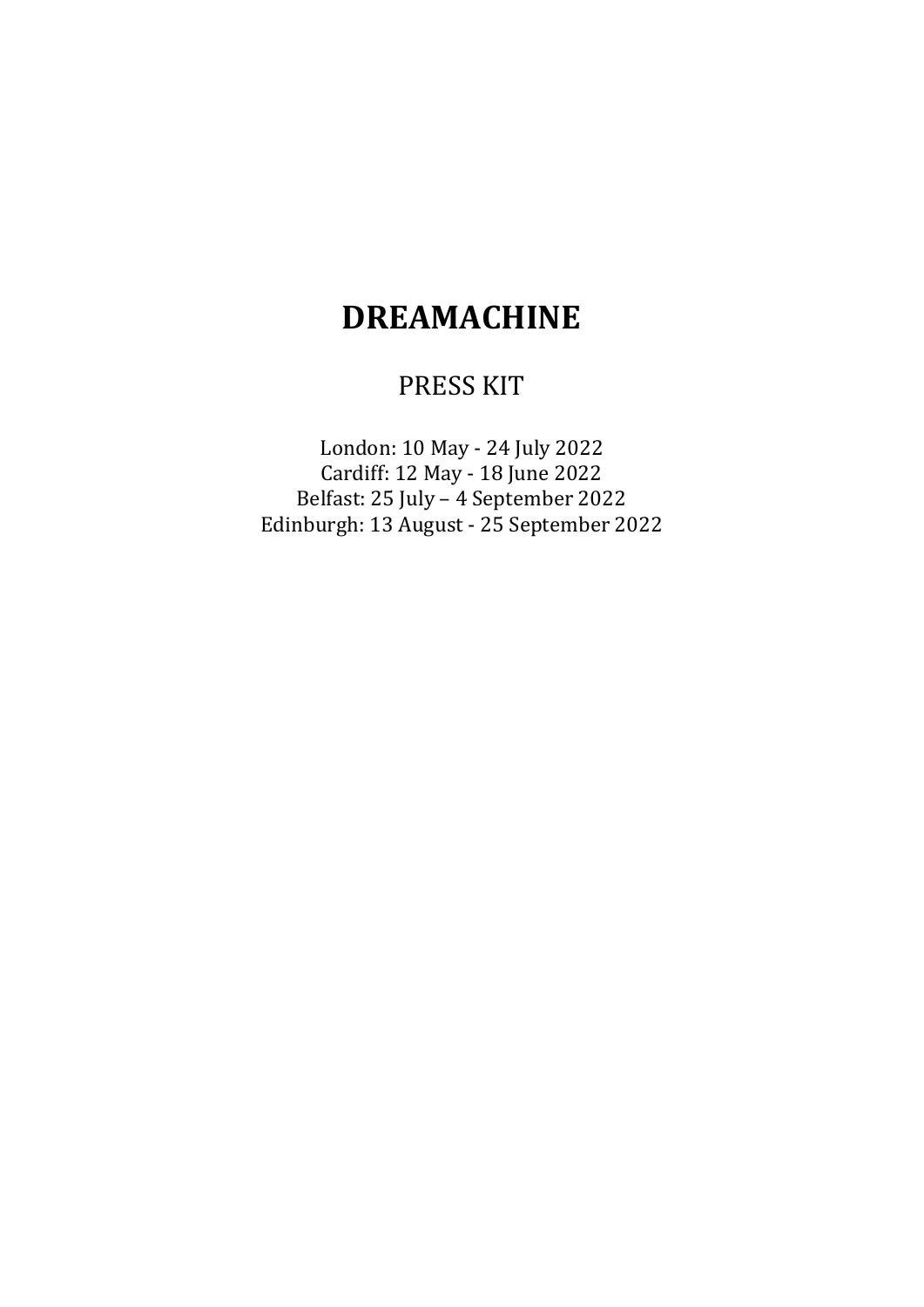## Contents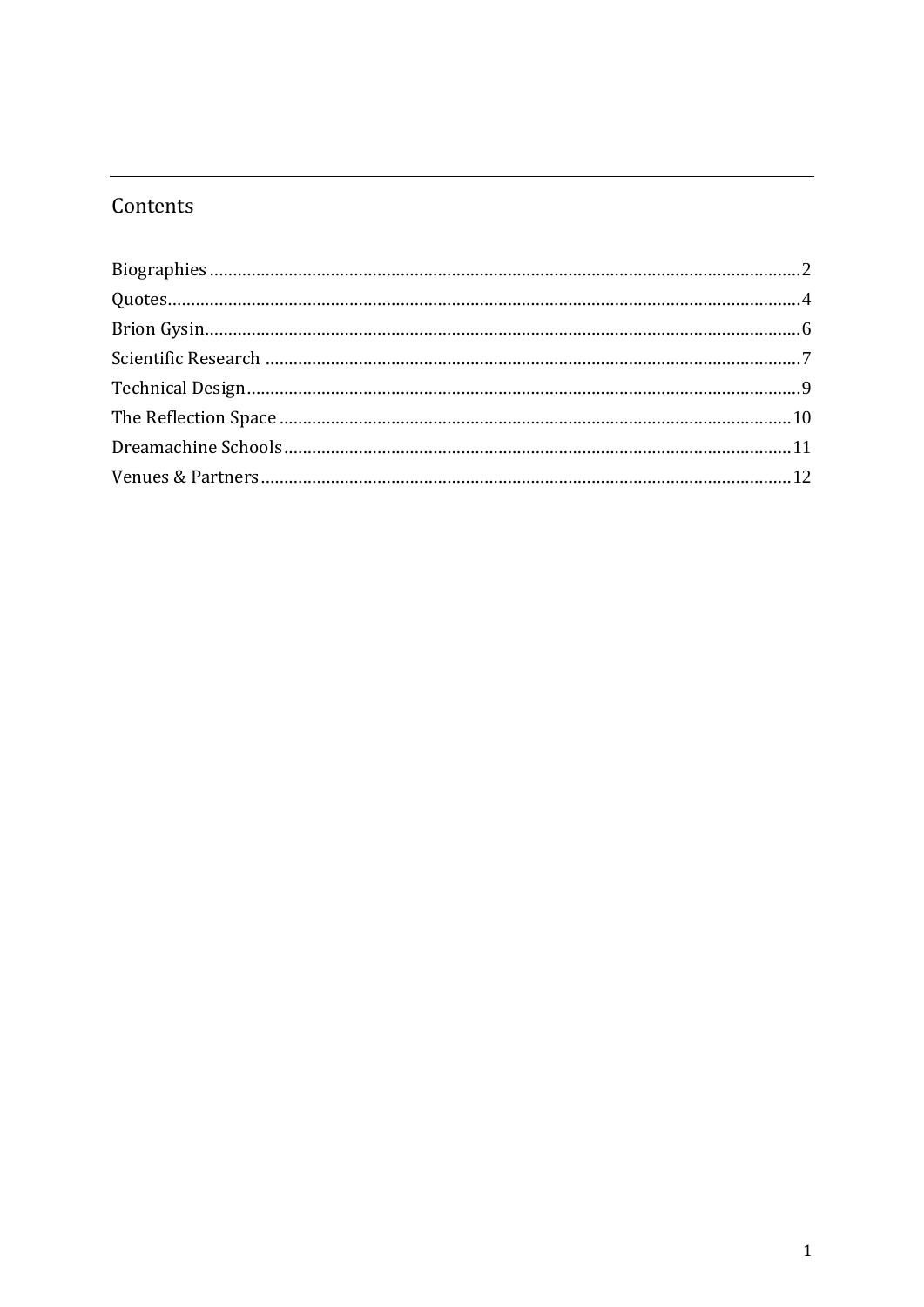### <span id="page-2-0"></span>Biographies

### **Jennifer Crook**

Jennifer Crook has led critically acclaimed public projects for festivals and arts organisations around the world, including Artichoke, 14-18 NOW and the London 2012 Festival. She has nearly two decades' experience creating ambitious and award-winning interdisciplinary commissions in a diverse range of locations, from rooftops to pavements, clifftops to forest floors, collaborating with artists including Olafur Eliasson, Danny Boyle, Christo and Jeanne-Claude, and Jeremy Deller. Her passion is to create memorable participatory events that show the very real potential for art to create change.

Jennifer conceived the idea for Dreamachine and built the team to bring it to life. She is overseeing the creative vision, direction and management of the Dreamachine programme.

### **Assemble**

Assemble is an interdisciplinary collective, working across architecture, design and art. Its diverse work transcends traditional boundaries between architectural, social and artistic practice. With a hands-on approach and focus on making, over the last ten years the collective has worked with a number of collaborators to deliver projects across a range of scales from experimental research and performances to furniture design, housing, theatres and art galleries, all of which weave collective, unexpected or transformative moments into everyday life in the city.

Assemble is responsible for the spatial design and audience journey through the Dreamachine live experience.

### **Jon Hopkins**

Jon Hopkins is an award-winning electronic artist, producer and composer, cited by The New Yorker as "one of the most celebrated electronic musicians of his generation". Internationally renowned for both his solo work and his collaborations, Jon has performed sold-out live shows and festival dates around the world - from prestigious venues such as the Sydney Opera House and the Royal Albert Hall, to major festivals including Glastonbury, Roskilde, Sonar and Coachella. His Grammy-nominated fifth solo album, Singularity, reached Top 10 in the UK Charts and his latest album 'Music for Psychedelic Therapy' was released to critical acclaim in late 2021. Jon has forged a reputation for music that marries the dance floor with the devotional – with visceral live performances.

Jon has composed the score for the live experience of Dreamachine to lead the audience journey.

### **Professor Anil Seth**

Professor Anil Seth is a neuroscientist, author, and public speaker who has pioneered research into the brain basis of consciousness for more than twenty years. He is a Professor of Neuroscience at the University of Sussex, Co-Director of the Canadian Institute for Advanced Research Program on Brain, Mind and Consciousness, a European Research Council Advanced Investigator, and Editor-in-Chief of the academic journal Neuroscience of Consciousness. He has published more than 180 research papers and is recognized by Web of Science as being in the top 1% of researchers in his field in the world. His 2017 TED talk has been viewed more than twelve million times, and his book Being You: A New Science of Consciousness was an instant Sunday Times Bestseller and a 2021 Book of the Year for The Economist, The New Statesman, Bloomberg Business, The Guardian, The Financial Times and elsewhere. www.anilseth.com, @anilkseth

### **Dr. David Schwartzman**

Dr David Schwartzman is a Senior Post-Doctoral Research Fellow at the Centre for Consciousness Science. He is a cognitive neuroscientist, whose research investigates the neural basis of altered states of consciousness. His PhD specialised in the analysis of electrical signals from the brain using EEG and investigated the functional role of high frequency brain activity (gamma oscillations) in visual perception.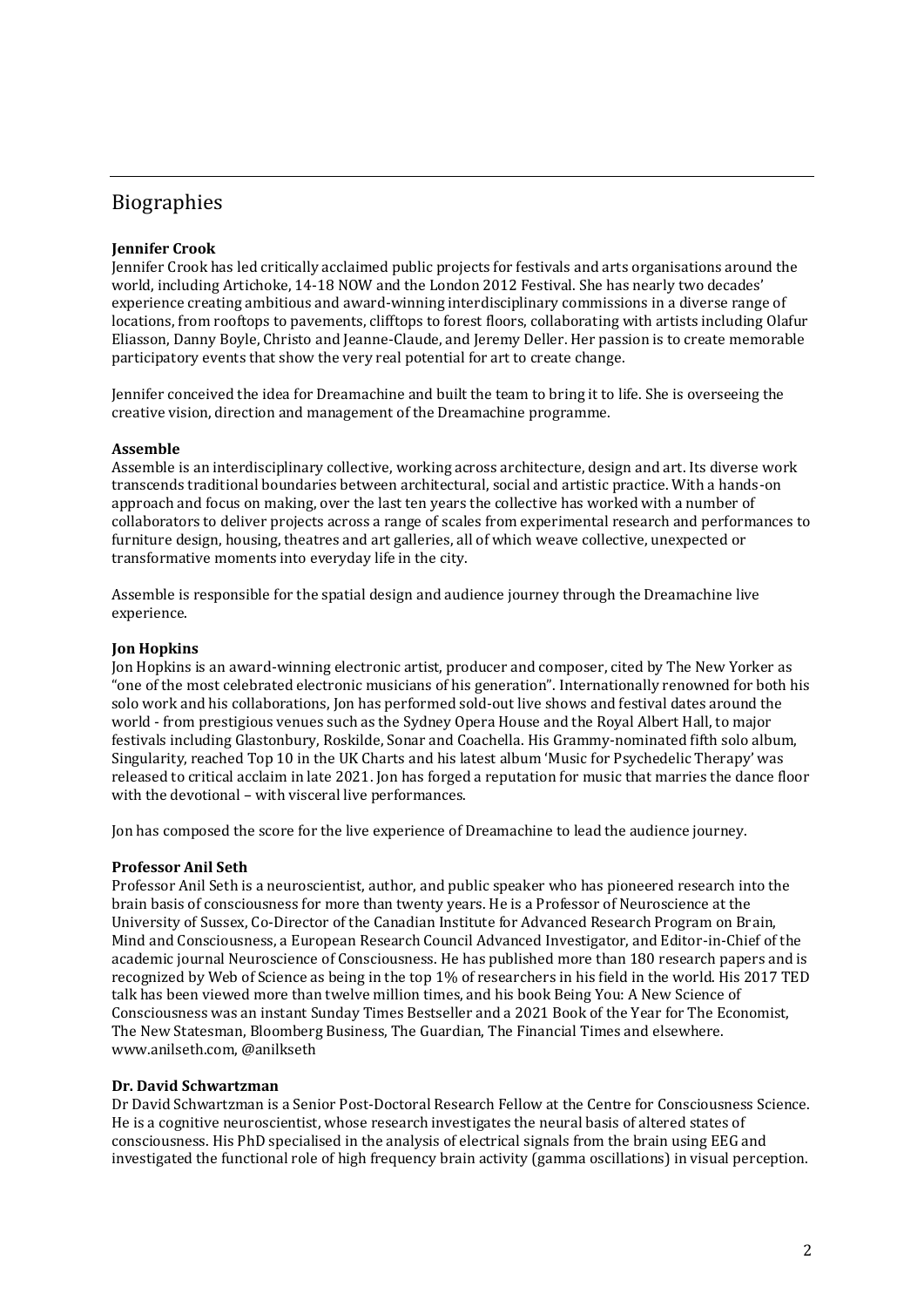### **Professor Fiona Macpherson**

Fiona Macpherson FRSE, MAE, is Professor of Philosophy at the University of Glasgow, and Director of the Centre for the Study of Perceptual Experience (CSPE). She is president of the British Philosophical Association, a trustee of the Kennedy Memorial Trust, and a member of Arts and Humanities Research Council and the UK Research and Innovation Creative Industries Advisory Group. Her research concerns the philosophical nature of consciousness, perception, illusion, hallucination, imagination, and technological interventions on the senses including VR and AR.

### **Dev Joshi**

Dev Joshi is an award-winning designer and technologist with over a decade of experience working across design, engineering, innovation and the arts. He was the technologist behind the Barbican's sell our Rain Room exhibition in 2012 and has delivered projects for public institutions around the world, always at the forefront of art and technology. As Associate Director at Random International, Dev led the development and delivery of large scale physical and digital experiences, working with a wide variety of practitioners, from Max Richter to Wayne McGregor.

Dev is responsible for delivering the technology behind the live Dreamachine experience and overseeing the delivery of the digital elements of the programme.

### **Christopher Shutt**

Christopher Shutt is a multi-award-winning freelance Sound Designer working in many disciplines and contexts all over the world. He was formerly Head of Sound at the Bristol Old Vic, the Royal Court and the National Theatre, and worked on ground-breaking productions for Complicité for over 20 years, receiving a Tony Award for *War Horse* among others. He is internationally renowned for creating worlds through sound that transport audiences.

Chris is supporting Jon Hopkins with the integration of his composition into the live experience.

### **Holition – Creative Technology Studio**

Holition is an award-winning digital innovation studio. Part think-tank, part digital studio, they are a synthesis of scientists, film-makers, artists, mathematicians, UX designers, technologists and other curious minds applying their cross-discipline knowledge to deliver innovation.

Holition are developing the digital elements of the live experience and the innovative online platform connecting audience experiences across the world, working closely with the scientific research team.

### **A New Direction**

A New Direction is an award-winning non-profit organisation working to enhance the capacity and agency of children and young people in London to own their creativity, shape culture, and achieve their creative potential.

A New Direction are developing the schools programme in partnership with the British Science Association and UNICEF UK.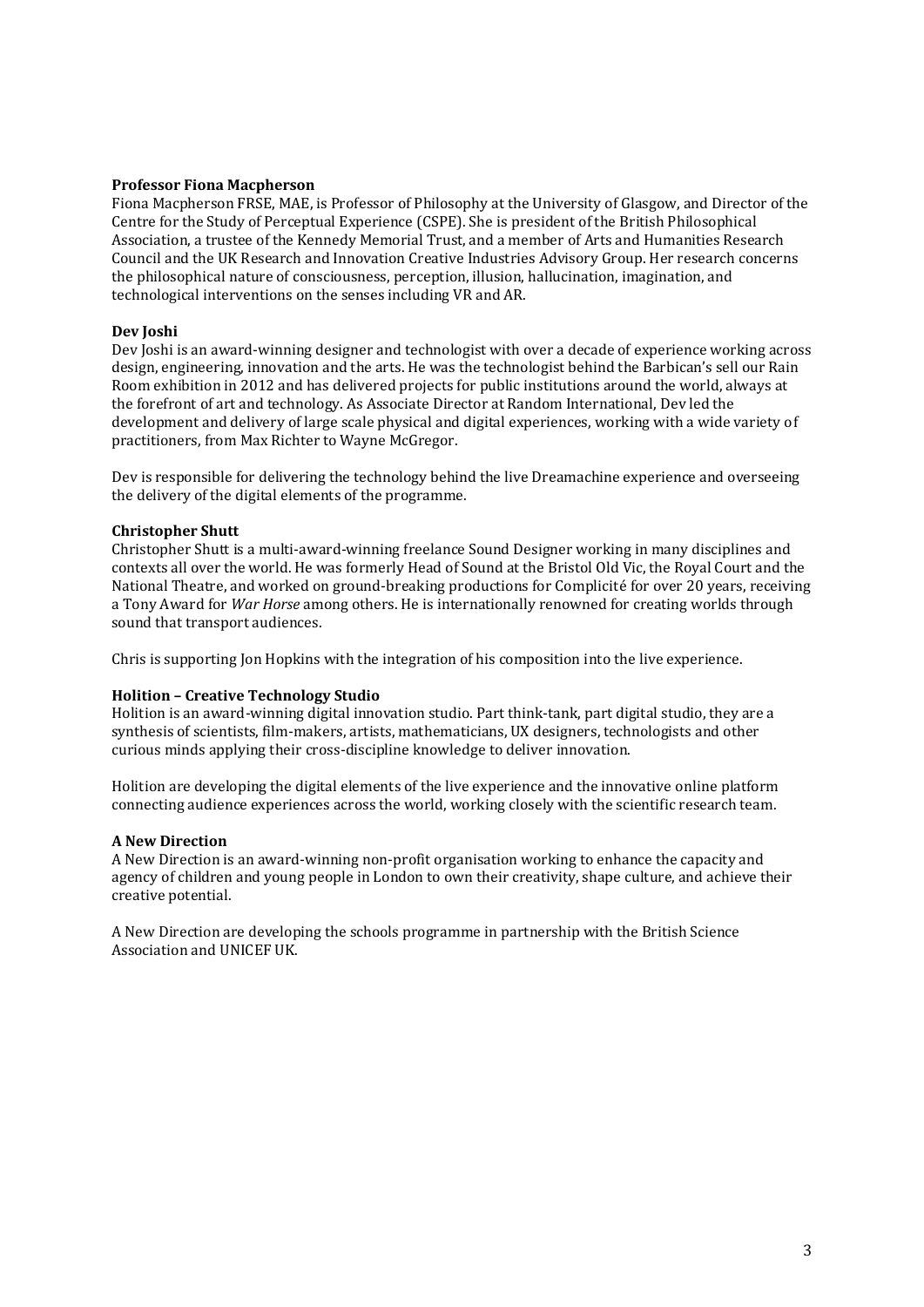### <span id="page-4-0"></span>**Ouotes**

"Dreamachine will engage audiences across ages and cultures in a powerful new kind of collective experience. The rich kaleidoscopic world of the Dreamachine will come from within, providing a magical insight into the extraordinary potential of your own mind. Beyond the confines of screens or devices, our programme will creatively explore the most fundamental of human connections: how we perceive and make sense of the world around us. To explore one of the greatest remaining mysteries to humankind ... all you need to do is to close your eyes." Jennifer Crook

"We are excited to be the spatial designers for Dreamachine; working collaboratively as part of a multidisciplinary team which explores the boundaries of more conventional forms of design. The Dreamachine experience is unique in that it is highly personal and yet experienced in a group setting. It is not very often that people will come to a public setting and have such a deeply personal moment that is shared with strangers. We were influenced by a number of references when approaching the design, from art and sculpture to ceremonial and ritual spaces. However, large-scale prototypes were key to creating the final space, and the design process happened in response to the feedback we had from the general public during workshops, which is a very reactive way of working. Participants are sat facing each other in a circle; the architecture tactile yet almost invisible allowing people to fully relax and have the most profound experience possible." Assemble

"I've found it so inspiring to be involved in Dreamachine, and work with this incredible team. It is not often you get to say you are working on a genuinely new type of artwork. I've always been fascinated by the relationship between music and consciousness, and its ability to unlock the infinitely rich imagery that we hold in our subconscious. Dreamachine is also an incredible immersive audio experience - with an of array of 86 speakers to play with, I was able to compose in a whole new way, moving sounds around within a true 3d space. It was like creating a kind of sonic palace. I wanted the music to be grounding and to feel like a safe, warm space to hold people as they embark on this powerful experience, both alone and collectively." Jon Hopkins

"One aspect of the Dreamachine project that has been particularly rewarding is that the science and philosophy have been built into the project from the very beginning – it's a true collaboration across disciplines. As an experience for participants, it's going to be enormously impactful. We have become so used to being passive consumers of culture and of information, and the content we consume is becoming ever more tightly curated. Dreamachine is completely unique that each participant generates their own perceptual world - their own individual inner universe. People will experience, for themselves, the power and potential of their own minds, and we researchers have an unprecedented opportunity to learn about people perceive the world differently. We hope that the experiences revealed by the Dreamachine, the Perception Census: the first major citizen science study into perceptual diversity, and our exciting schools programme, will kindle the curiosity of new generations and audiences across the UK." Professor Anil Seth

"In my field of work I think about the nature of perception and illusion everyday. It has been great to employ my knowledge of these phenomena in collaborating with the artists, musicians, designers and scientists that make up the Dreamachine team. I hope that the Dreamachine experience will make people think about the extraordinary power of their own minds and appreciate the truly puzzling nature of our consciousness."

Professor Fiona Macpherson

"Holition is very proud to have been selected as a collaborator in this groundbreaking project that celebrates and explores the fundamental aspects of human experience that we as a creative innovation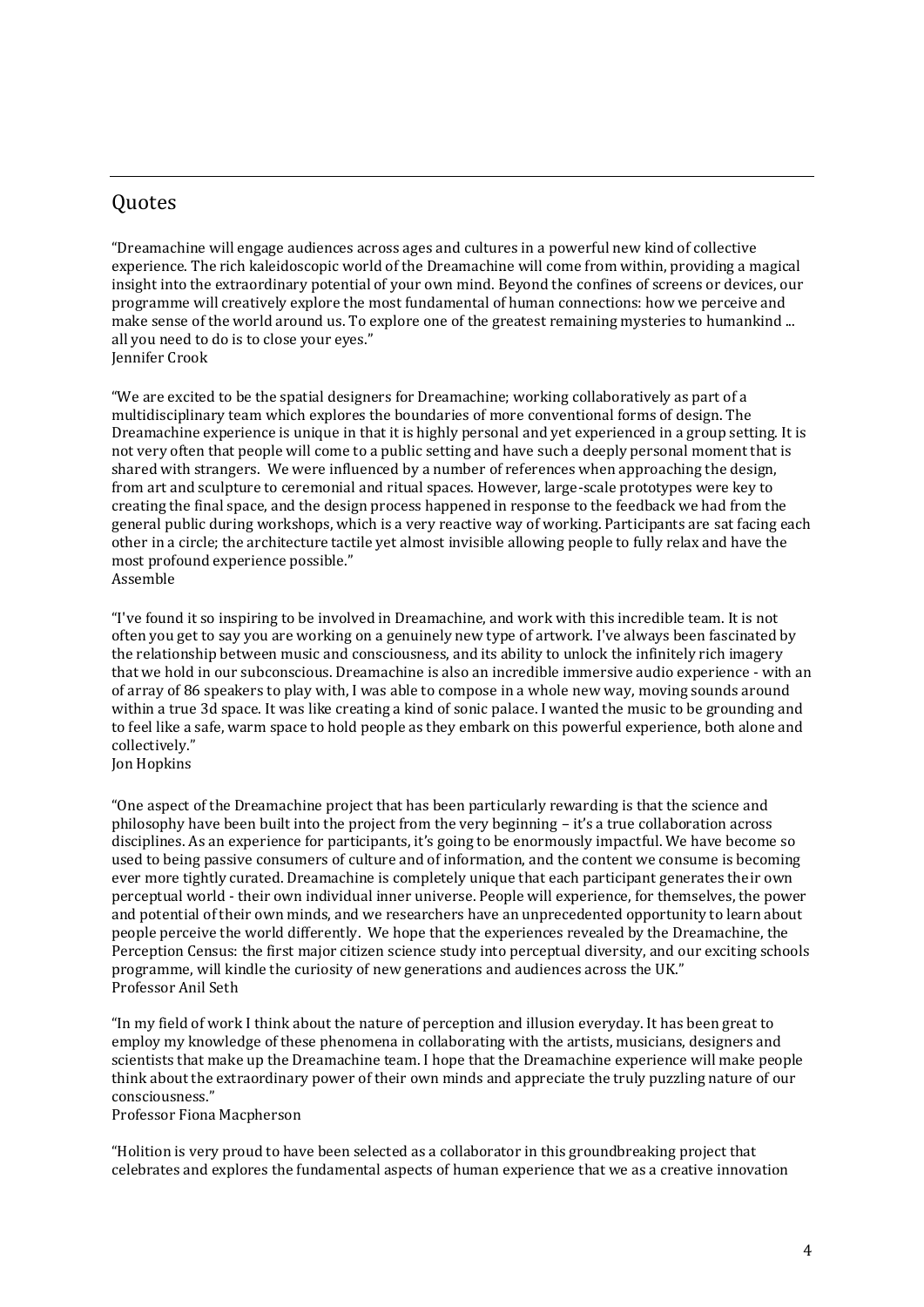studio have always been passionate about. Holition has always approached consumer experiences in a very human-centric manner, with the primary aim of highlighting the symbiotic relationship between human experience and technology, and the tools that we have built inside the Dreamachine do exactly that. Dreamachine is a space where every individual can learn more about themselves. Through introspection and reflection, we are able to peer into our minds, our thoughts about ourselves and the world around us. What's fascinating about this project is its ability to act as a catalyst in bringing humans together. By looking inward and recognising our unique individual experiences, our hope is that each person who goes through the Dreamachine will leave feeling inspired, and with a deeper appreciation and understanding of their individual selves"

Jonathan Chippindale, Co-Founder & CEO, Holition

"UNBOXED began with a UK-wide call for creative teams from across science, technology, engineering, arts and maths, to propose extraordinary and original major public participation projects. We could not have predicted that we would be presented with Dreamachine, a project that seamlessly blends art and neuroscience to offer an awe-inspiring and truly unique experience for audiences as well as enhance scientific research in areas at the frontier of human understanding. We hope one of many welcome and surprising legacies that we will see across our ambitious programme in 2022 and beyond." Martin Green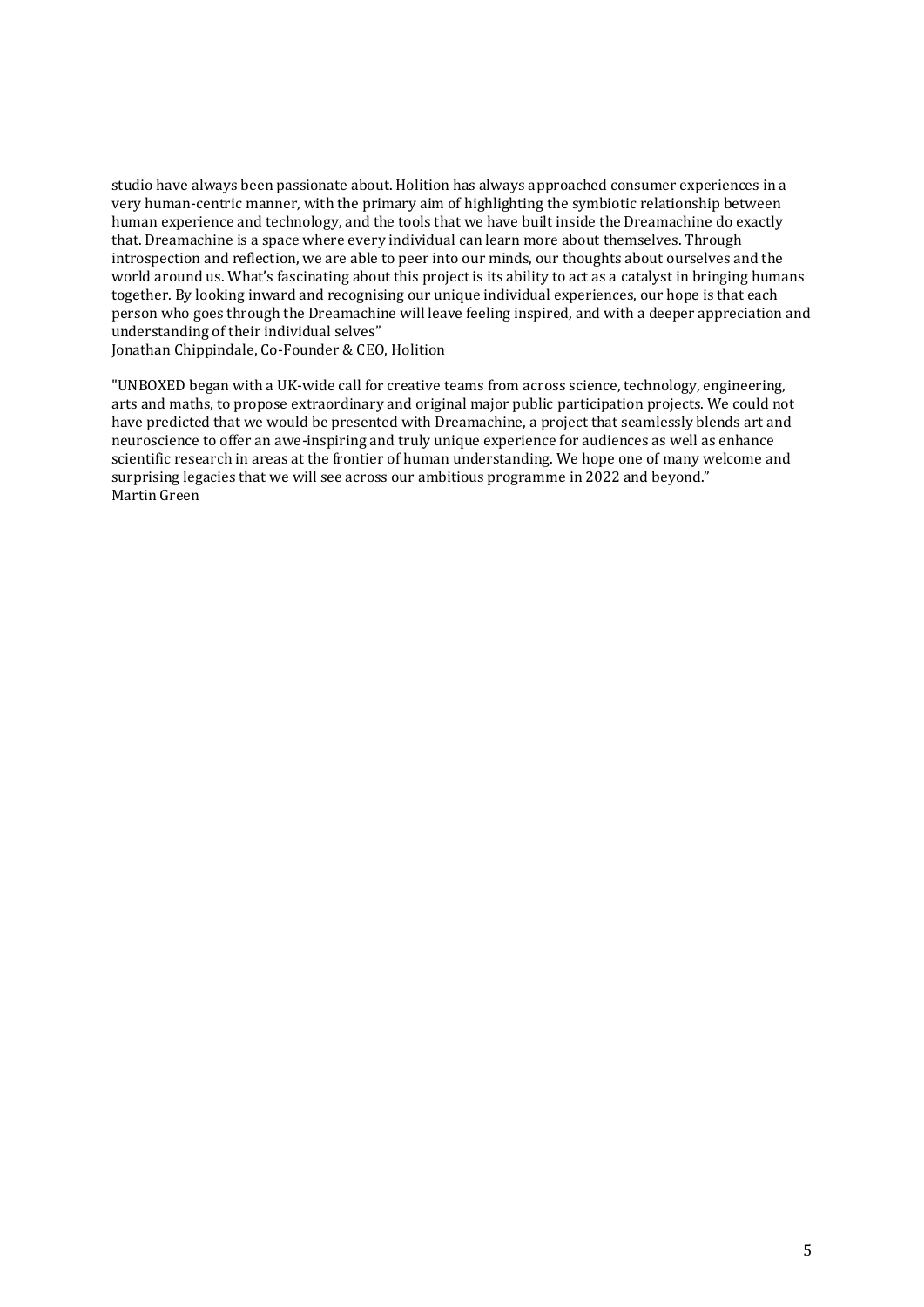### <span id="page-6-0"></span>Brion Gysin

Brion Gysin (1916 - 1986) was an artist, writer and inventor. He was born in the UK to Canadian parents and spent his childhood in Canada before being sent to school in Somerset aged 15.

Gysin studied at the Sorbonne, where he was introduced to Surrealist circles. He served in the Second World War, before moving to Morocco where he met American novelist and artist William S Burroughs. The two become lifelong friends and collaborators.

Gysin and Burroughs experimented with the cut-up technique, in which words and phrases were literally cut-up and rearranged to reveal new meanings. It culminated in *The Third Mind*, a manifesto on the practice. Gysin transferred this technique to tape-recorded poems altered using a computer algorithm, making him one of the earliest artists to use computers in creating his art.

In 1959 Gysin developed the Dreamachine. The creation saw a cylinder with slits fixed around a suspended lightbulb was placed on a record turntable. As it rotated it projected light at a frequency that corresponds to waves present in the brain during relaxation, creating a kaleidoscopic, technicolour experience inside the mind of the viewer. Designed to be the 'first artwork to be experienced with your eyes closed', Gysin had a vision for his invention to replace the TV in every home in America. Instead of passive consumers of mass-produced media, viewers of the Dreamachine would create their own cinematic experiences.

The dreamachine was the culmination of Gysin's research. It was unveiled in 1962 at the Musée des Arts Decoratifs in Paris.

Throughout the 60s, 70s and 80s Gysin would inspire and mentor a range of artists, poets and musicians including David Bowie and Patti Smith.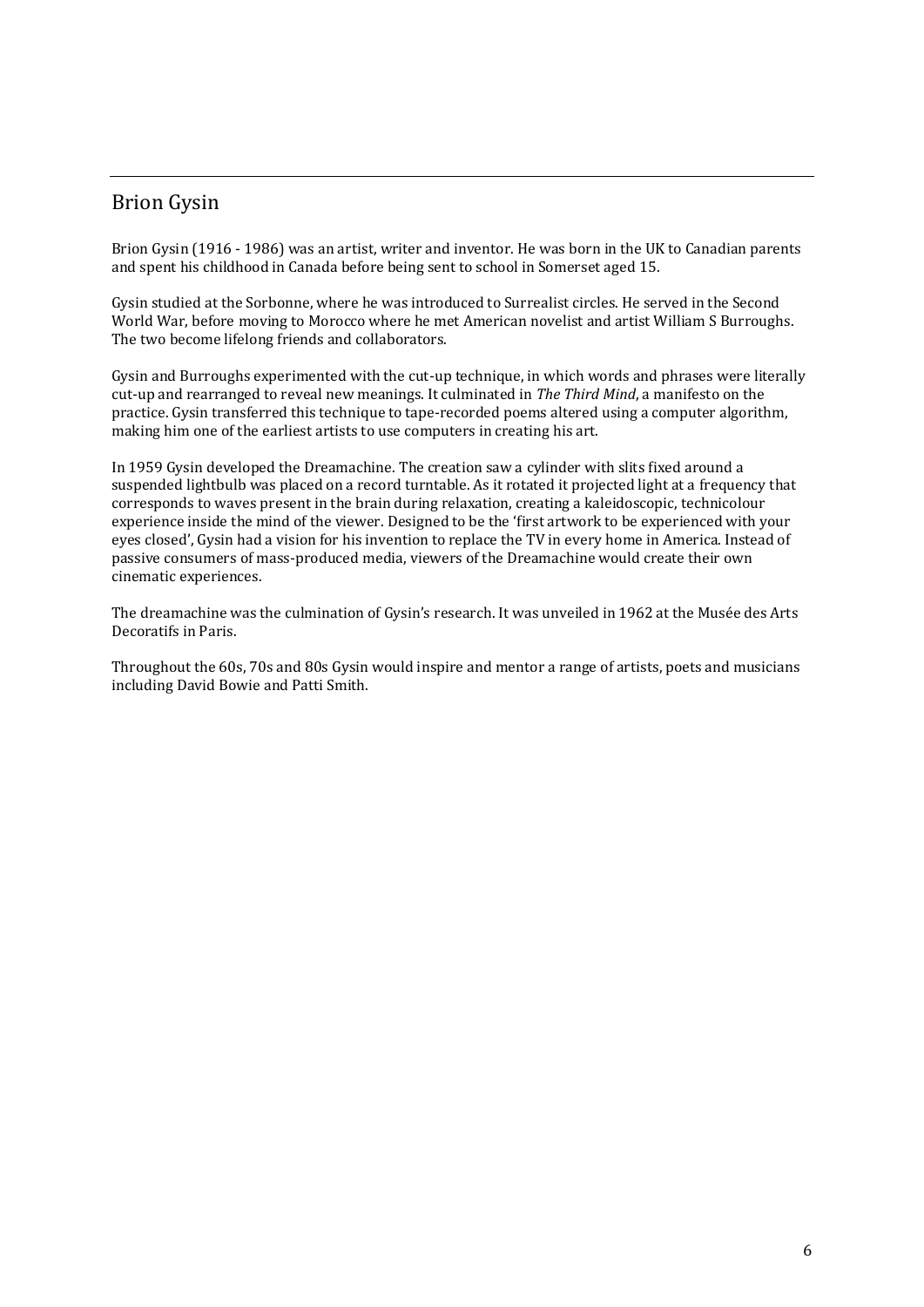### <span id="page-7-0"></span>Scientific Research

The use of flickering light to create vivid visual experiences can be traced as far back as ancient civilisations, when communities would congregate around campfires and peer into the shimmers. Today, the phenomenon is known to researchers as 'stroboscopically induced visual hallucinations' – and this provides the scientific foundation for the Dreamachine project.

The academic team for Dreamachine – which is made up of neuroscientists, psychologists, and philosophers – has been built into the project from the very beginning, and will continue to build on the legacy of the project. The team is based across the Universities of Sussex and Glasgow, with the core team anchoring a growing network of collaborators across the country and throughout the world. At Sussex, the team is led by Professor Anil Seth, a neuroscientist who is recognised as one the world's leading researchers into consciousness and perception (and author of the recent bestselling book *Being You – A New Science of Consciousness*). At Sussex, Professor Seth works with Dr. David Schwartzman and Dr. Reny Baykova, postdoctoral research fellows who are leading specific aspects of the wider project. Professor Fiona Macpherson – director of the Centre for the Study of Perceptual Experience at the University of Glasgow, and a renowned philosopher – has been involved every step of the way, helping the Dreamachine team design the experiences and guide the research projects through their many stages.

Science and philosophy are deeply woven into many areas of the project. The primary phenomenon – the rich inner experiences created by the Dreamachine – involves our brain activity matching the frequency of the flickering light. The discovery was first made by the pioneering British neuroscientist Dr Grey Walter in the 1950s. In his revolutionary book 'The Living Brain', Walter observed that states of consciousness could be dramatically affected by flickering light on closed eyes, and that this effect did not merely impact those areas of the brain associated with vision, but the entire cerebral cortex. Walter's discovery was then followed by Brion Gysin's original 1959 Dreamachine, which provided the creative spark for the current project.

The scientific team has been investigating these illusions and visual experiences for many years, and continue to study precisely how and why they arise. At Sussex, the team is investigating the idea that flickering lights impose a 'beat' on the rhythms of brain, similar to the 'alpha' rhythm – a brain state normally associated with relaxation.

For the Dreamachine experience, the scientific team helped design and optimise the lighting sequences, and helped ensure that the experience is as enjoyable and widely accessible as possible. Working with the creative technology studio Holition, they have also developed an engaging interactive tool which visitors will find in the reflection area of the experience. The Sensory Tool guides visitors through a series of reflections on their experience, covering what they perceived (colours, shapes, movement and so on), as well as what they thought, what they felt, and deeper questions such as the perceived passing of time and sense of place and space. This tool has been developed both to give visitors a deeper insight into their experiences, and to shed light on how and why people have such different, distinctly individual, Dreamachine journeys.

A key research theme throughout the Dreamachine is 'perceptual diversity'. We are all familiar with externally visible diversity, for example in terms of height, skin colour, but much less is known about how our perceptual experiences differ from each other. Audience responses from the Dreamachine will shed new light on this question, and the scientific team have developed what aims to be the world's largest ever citizen science research study into perceptual diversity – the Perception Census – which will be available online to everyone, whether they have taken part in the Dreamachine experience, or not.

The Perception Census is an unprecedented scientific attempt to map out the diversity of our perceptual experiences. As with any census, scientists can only get a good picture of what is going on, if a large number of people take part - far more than in an average psychology experiment run in a University department. This is truly *citizen science*, because by taking part in the perception census people will be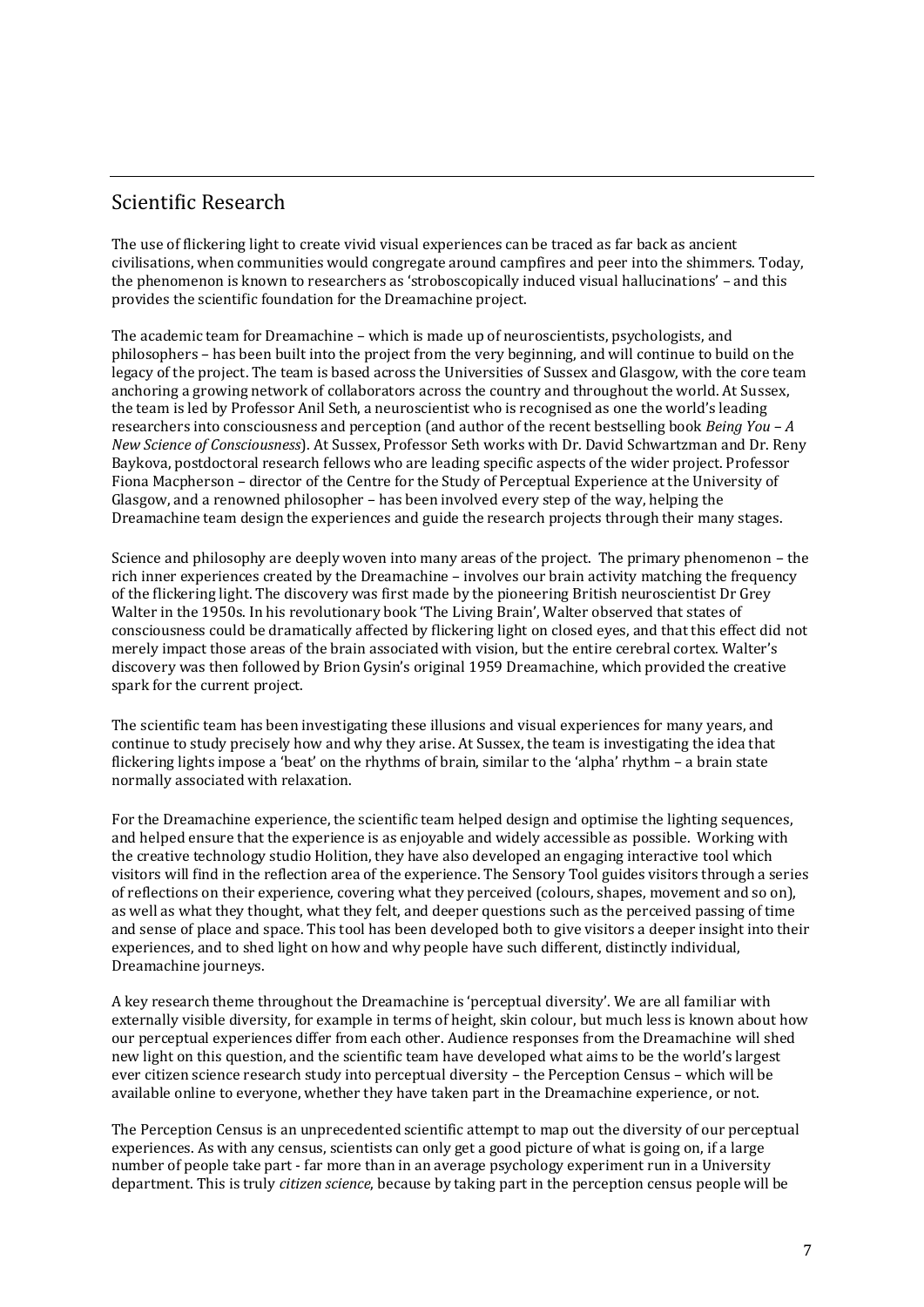making a real contribution to the science and philosophy of perception, generating knowledge of significant value. In taking part, people will have the chance to learn more about how their minds and brains actively create their experiences; they'll learn that perception is not just a passive registration of an external reality, but an active, distinctively personal, process - and they'll learn something about how their specific ways of perceiving relate to others. Importantly, there's no sense of 'good' or 'bad', of 'better' or 'worse' - there's just diversity, difference, and in this diversity lies a rich potential to understand ourselves and each other much better.

The same core idea of perception being an active, individual process flows through to the Dreamachine Schools Programme - a set of resources and activities for teachers and children at late primary and early secondary levels. The programme matches this core idea to the theme of wellbeing. By understanding our perceptions and our emotions as coming from within, as differing over time, and differing between each of us, the programme will help children to relate better to their own daily experiences and to others around them.

Further resources:

Being You – A New Science of Consciousness, Anil Seth, Faber, 2021. [https://www.anilseth.com/being](https://www.anilseth.com/being-you/)[you/](https://www.anilseth.com/being-you/)

Anil Seth's TED talk: [https://www.ted.com/talks/anil\\_seth\\_your\\_brain\\_hallucinates\\_your\\_conscious\\_reality?language=en](https://www.ted.com/talks/anil_seth_your_brain_hallucinates_your_conscious_reality?language=en)

The Centre for the Study of Perceptual Experience:<https://www.gla.ac.uk/research/az/cspe/>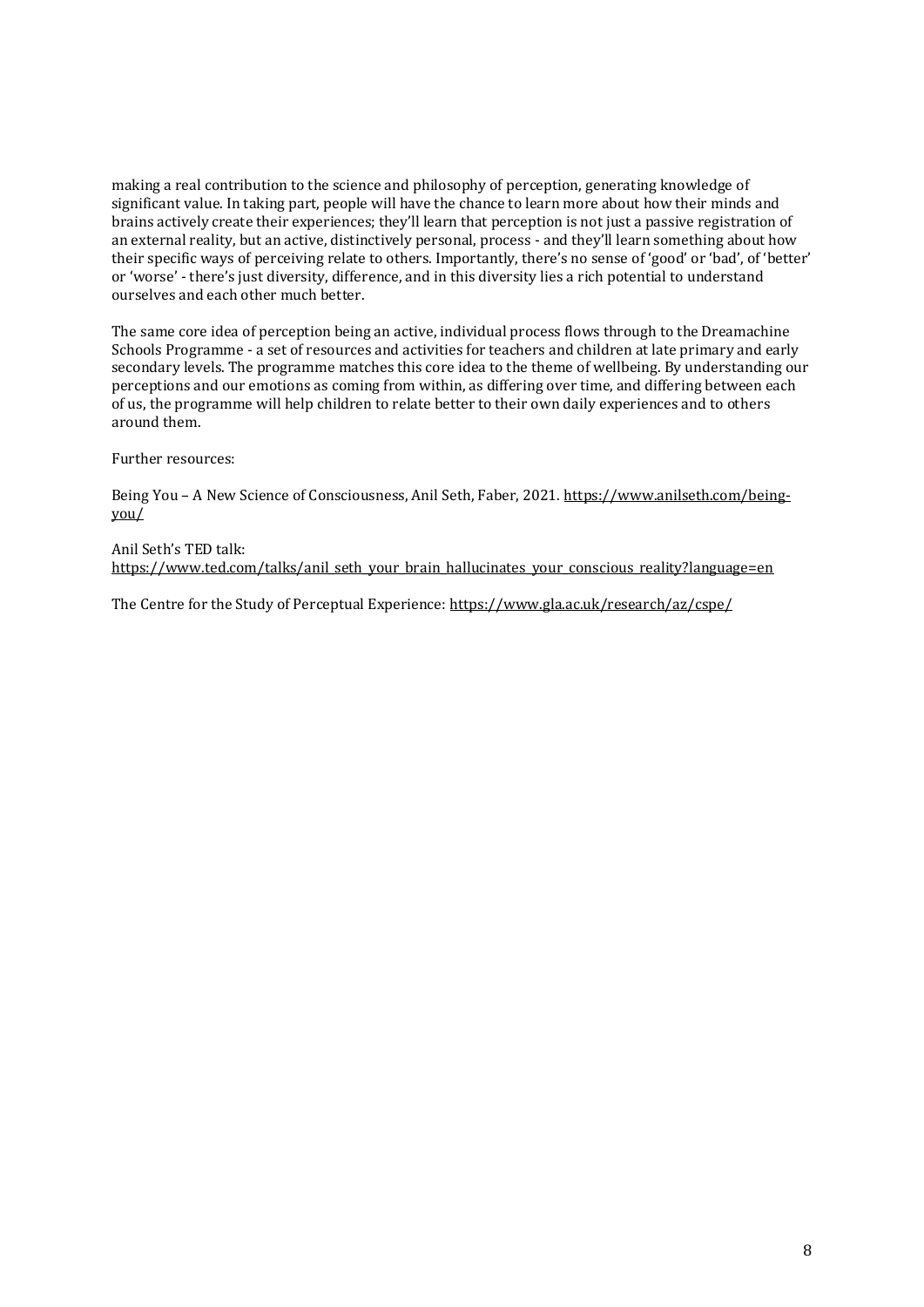### <span id="page-9-0"></span>Technical Design

As the experience takes place in a space that we cannot directly observe (inside the mind of the participant), great effort was placed into the creation of the tools required to record and interpret their reports of what they saw, heard and felt. The deeply personal and often metaphorical nature of their accounts made this challenging and this process was as much about asking better questions as it was about developing innovative solutions to technical challenges.

The team developed custom lighting and control systems, methods for collecting real-time audience feedback and workflows for rapidly changing and evaluating how adjustments to the 'show' impacted the overall composite Dreamachine experience. Given that small changes often have a significant impact on how the Dreamachine can make participants feel, the development cycle quickly became a tight feedback loop centred around focus groups. Thousands of volunteers came to give their insights on the experience as it was developed without whom this would have been impossible. This feedback overlaps with other parts of the project ensuring tight integration with the digital work Holition has done as well as activities for schools and the wider public which are hosted online.

Ultimately the Dreamachine experience is delivered using standard, readily available lighting, sound and control equipment and succeeded in its original goal of being deployed using technology that already exists. Throughout the development and delivery of the project, the team has made use of these building blocks in novel and interesting ways in order to achieve our goals, borrowing practices and techniques from adjacent industries.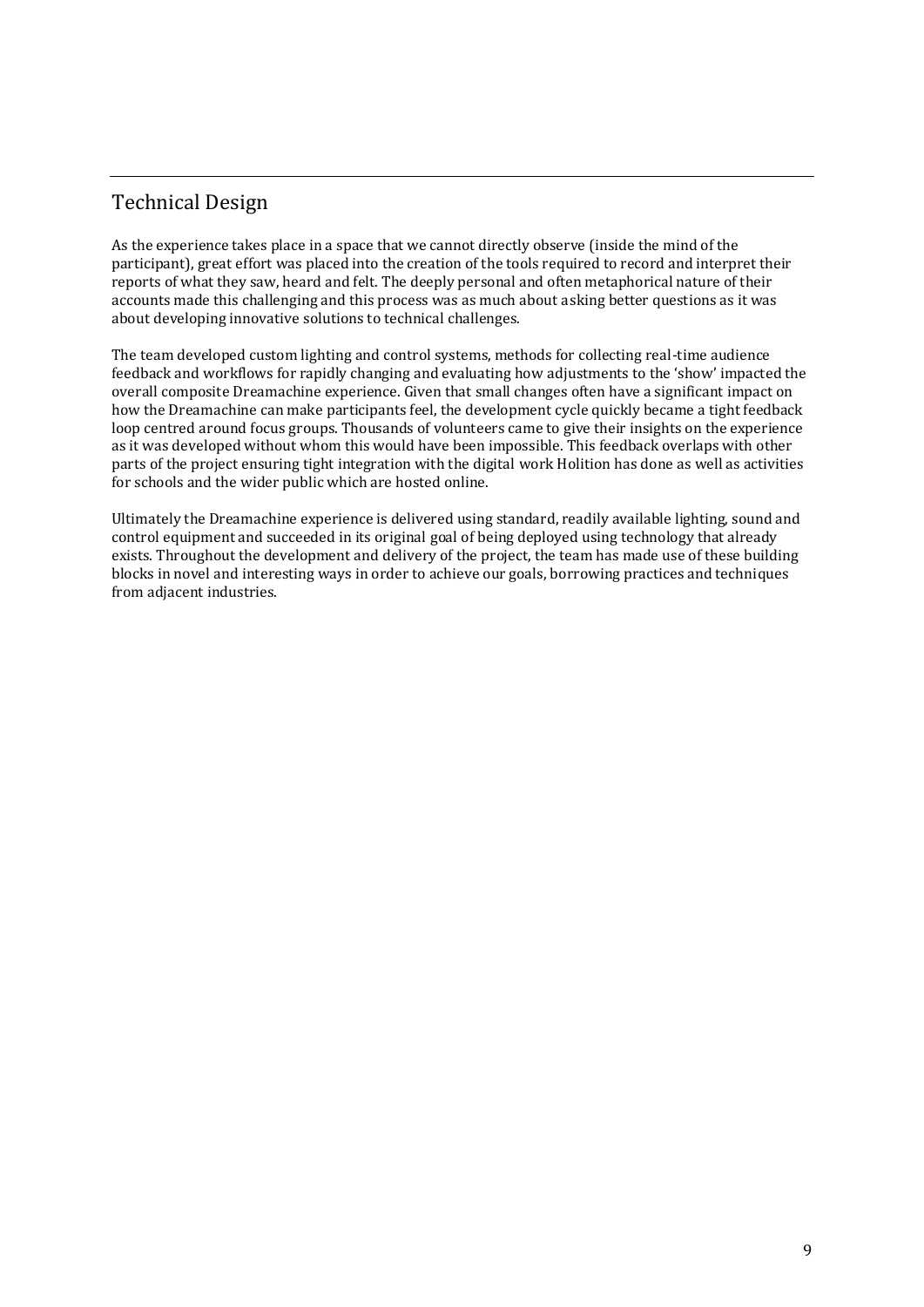### <span id="page-10-0"></span>The Reflection Space

Through rounds of ideation, prototyping and user testing, design agency Holition has developed a programme that has culminated in three core interactions to enhance the visitors journey through Dreamachine: The Sensorial Tool, Analogue Draw station and a live generative Data Visualisation.

The sensorial tool is a series of questions and interactions developed in collaboration with scientists to collect integral scientific data while providing the audience with a private, engaging place for introspection and reflection. The tool is a central element of the reflective journey - completed on a handheld tablet device in the reflection space only. With a unique visual language and highly engaging series of interactions, the Sensorial Tool joins robust research content with a beautiful User Interface. Inviting the audience to reflect on what they saw, thought, felt and heard - culminating in a completely unique digital takeaway - a Sensory Profile which encapsulates their experience.

The Analogue Draw station captures the audience's sense of expression and communication encouraging individuals to create a physical piece of art or writing and to digitally capture that within the space. These drawings are then shared out into the space for the audience to enjoy during their visit, and shared out to the wider audience via the dreamachine.world website.

Extrapolating the data from the Sensorial Tool, Holition is also producing a generative data visualisation, which juxtaposes individual experiences against a collective and bridges the gap between the digital tools and physical space. This area of the Dreamachine will allow users to see the wider narrative around the experience through a constantly evolving artwork that links both art and science. Updating live in the reflection space - the visualisation is constantly changing and evolving, so that it will never be exactly the same each time you view it. This is at once the cornerstone of the Reflection Space as well as the visual legacy of Dreamachine, growing and evolving with each individual participant.

Holition is also an acting consultant on the Perception Census, advising on methods and gamification strategies to further enhance the user experience by looking at the individual experience vis-a-vis the social aspect of the experience to encourage further participation and introspection.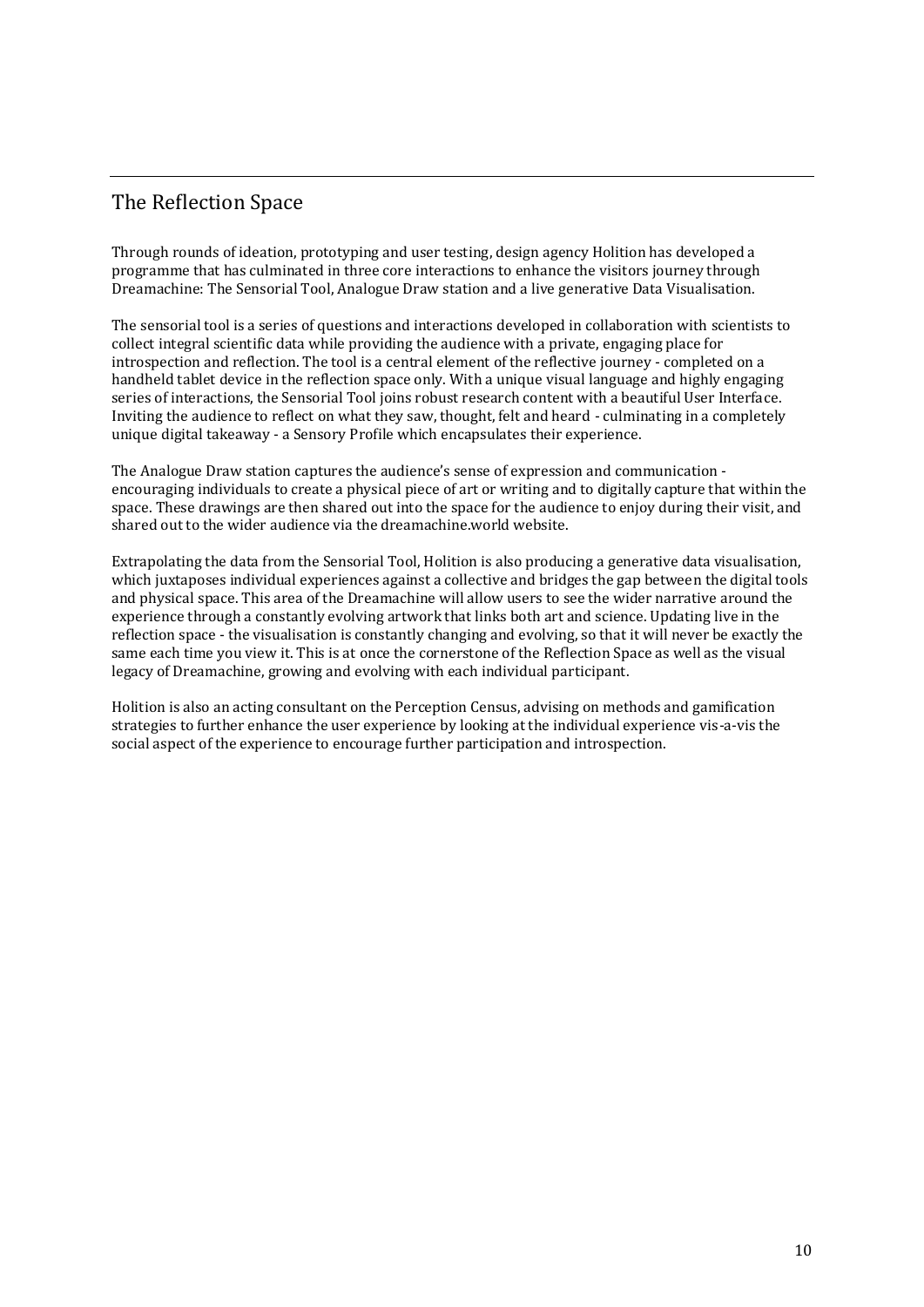### <span id="page-11-0"></span>Dreamachine Schools

Dreamachine Schools is a major free education programme for schools across all four UK nations, developed by A New Direction in partnership with the British Science Association, UNICEF UK and We The Curious

Fusing science with arts, the themes of Dreamachine offer compelling classroom investigation: the power of the human mind, our amazing brains and the big questions of perception and consciousness - our sense of self, how we see the world and how we connect with others.

The learning programme offers a variety of exciting ways for schools to engage with the ideas, themes and possibilities of Dreamachine, including:

- 30 accredited lesson plans in Science, Global Citizenship, and PSHE / Health & Wellbeing, linked to curricula across England, Scotland, Wales and Northern Ireland;
- teacher professional development focused on personal wellbeing and mental health in collaboration with the Chartered College of Teaching and the Education Support Partnership;
- a nation-wide join-in moment with Life's Big Questions an interactive children's survey asking big scientific and philosophical questions rooted in the UN Convention on the Rights of the Child about how we experience the world and why our senses aren't as simple as they seem. Hosted by Martin Dougan (CBBC Newsround) alongside globally renowned scientists and philosophers, exciting science investigations and mind-boggling illusions will inspire intrigue in the classroom and reveal the amazing potential of the human brain.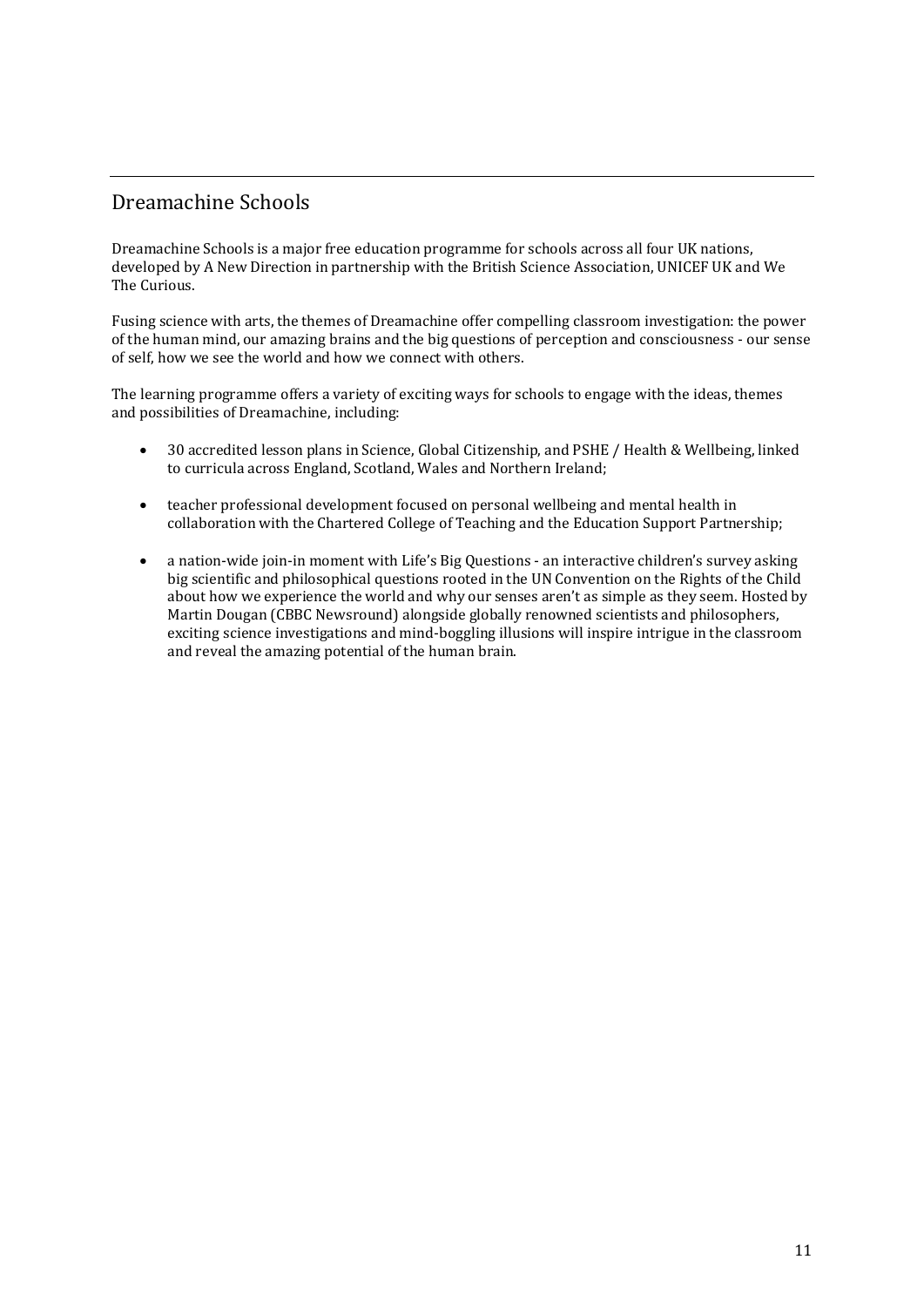### <span id="page-12-0"></span>Venues & Partners

Premiering in London, Dreamachine will transform the Grade II listed Woolwich Public Market. Located on a busy high street, the Market was built in 1931 and is the earliest known example of a Lamella roof to survive in England. It has been dormant since 2018, so the presentation of Dreamachine will reawaken the space and provide the public with an opportunity to reconnect with this historic building in the heart of the town centre, ahead of the future regeneration of the area.

In Belfast, participants can experience Dreamachine at the former church, Carlisle Memorial Church, one of the city's most striking buildings, which has served as a gateway to North Belfast since 1875. After ceasing to be a place of worship in the 1980s, the church fell into disrepair before a major campaign in 2008 to secure its regeneration. This summer, Dreamachine will revitalise the venue and contribute to the return of the building as a vibrant and shared community space.

In Cardiff, Dreamachine will travel to the Temple of Peace, a building designed to 'change the world'. A fitting space for current times, it was built in the wake of the First World War, designed to be a place of inspiration, actively furthering the causes of international peace. The experience will live within this magnificent Art Deco civic temple, providing audiences with a unique and poignant setting for internal reflection.

The final presentation will see Dreamachine reimagine Murrayfield Ice Rink in Edinburgh, transforming the Art Deco space after it was recently forced to close its doors due to Covid-19. Built in 1938, it has been home to one of the world's most popular ice rinks, providing a central hub of entertainment and events for generations of locals.

The venues have been secured with support from Wales Centre for International Affairs, Royal Borough of Greenwich, Woolwich Exchange, Belfast Buildings Trust.

### **NI Science Festival**

NI Science Festival is held annually and offers a range of events which focus on science, technology, engineering, art and mathematics. These events platform the research of leading scientists and thinkers from Northern Ireland and beyond.

### **Cardiff Council**

Cardiff Council presides over 29 electoral wards and provides funding, support and advocacy to develop arts projects across the city, with the aim to increase community engagement and participation.

The Culture, Venues, Tourism & Events Team facilitate the production of large events, working directly with organising partners to deliver projects in and around the city.

Cardiff is the first city in Wales to participate in the UK committee for UNICEF (UNICEF UK)'s national [Child](https://childfriendlycities.org/) [Friendly](https://childfriendlycities.org/) Cities and Communities initiative. Our ambition is for Cardiff to be recognised as a Child Friendly City (CFC): a city with children and young people at its heart, where the rights of children and young people are respected by all, a great place to grow up.

This project will provide an opportunity for children and young people in Cardiff to participate in a fully immersive experience which will inspire questions, boost creativity and provide hours of fun.

### **Edinburgh Science**

Edinburgh Science is an educational charity founded in 1989, most famed for delivering Edinburgh's annual Science Festival – the world's first and replicated the world over. They also deliver a year-long programme of school and community-based events which inspire, encourage and challenge people of all ages and backgrounds to explore the world of Science, Technology, Engineering and Maths.